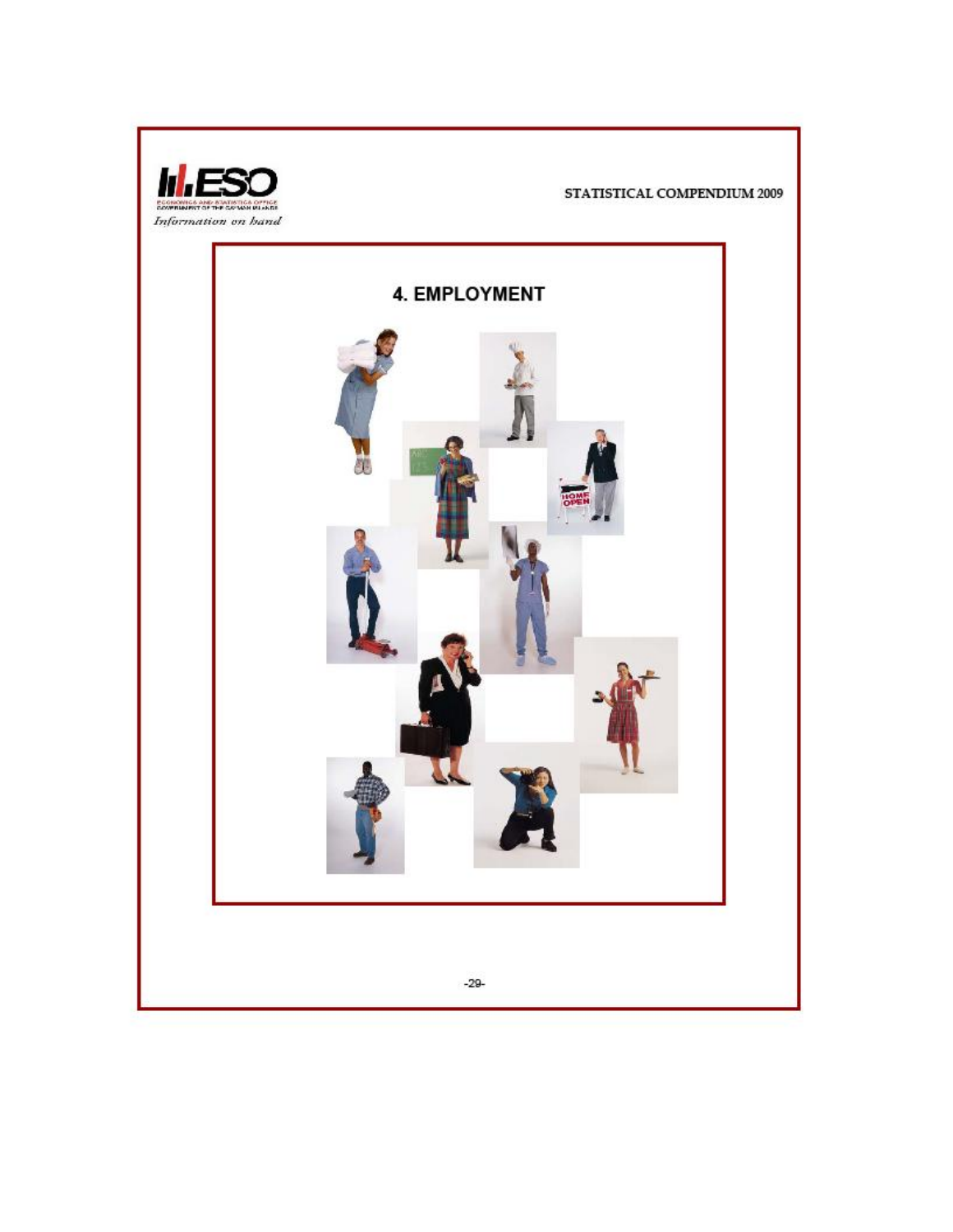

#### **A Note on the Labour Force Survey**

The Labour Force Survey (LFS) is in most countries, the most important source for labour market information.

The labour force comprises persons 15 years and over residing in the country who are employed or actively seeking work during the reference period. In the Cayman Islands, the LFS is also used as the basis for population estimates. The LFS seeks information on respondents' labour market status and profile during a specific reference period, normally a period of one week, immediately prior to the start of the survey.

The first LFS in the Cayman Islands was conducted in 1991. The LFS is a random sample survey. This means that not every household are surveyed and those selected are done so purely by chance. However, since all households have an equal chance of selection, the more often the survey is conducted, the higher the chance of repeat selection. It must be stressed that, the "sample selection" is generated by computer and is completely random.

Labour Force Surveys are carried out in many countries around the world. The International Labour Organization (ILO) has published recommendations concerning the definitions to be used in LFS. The LFS in the Cayman Islands uses internationally agreed concepts and definitions.

The LFS data reported to the Economics and Statistics Office (ESO) are treated in strict confidence and used for statistical purposes and published in aggregate form only.

It must be stressed that the results from the LFS are **estimates**. Results from sample surveys are always subject to some uncertainty because only a part of the total has been measured. This is called the sampling error. The uncertainty in the estimates can be calculated and the results are given as so called confidence intervals. For example the population in the Cayman Islands was estimated at 57,009 in the 2008 LFS, and the 95% confidence interval was calculated to be between 55,200 to 58,800.

In the LFS, population means the "resident population"; that is persons staying or intending to stay in the Cayman Islands for at least **six** months. Visitors/tourists who are here for less than 6 months are not included in the resident population. Also persons in institutions for more than 6 months and resident students abroad for more than 6 months are excluded.

 $- 30 -$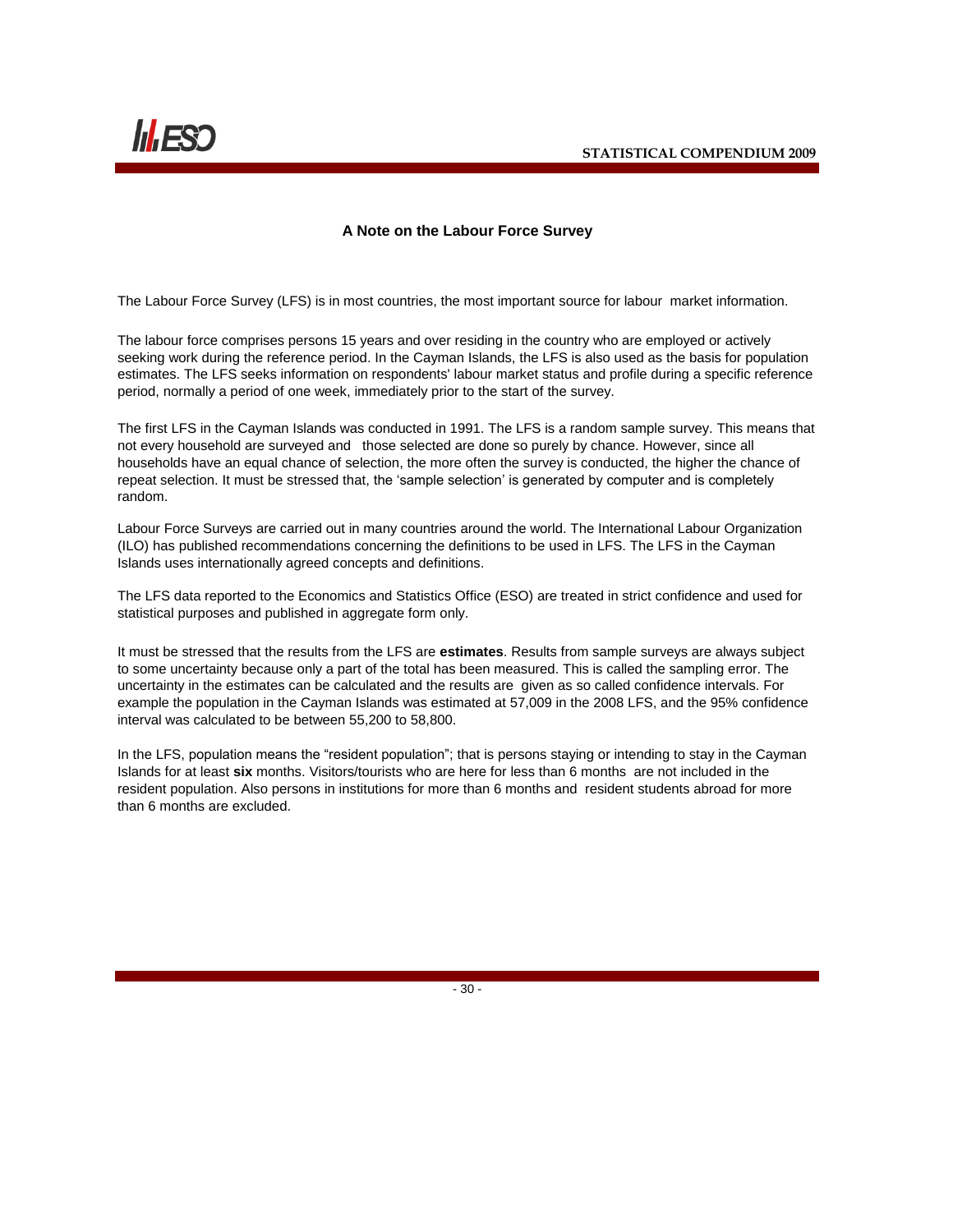**Infrascer** 

#### **4.01a**

#### **Labour Force Indicators by Status, 2005 - 2009**

|                       | 2005   | 2006   | 2007   | 2008   | 2009   |
|-----------------------|--------|--------|--------|--------|--------|
|                       |        |        |        |        |        |
| <b>Labour Force</b>   |        |        |        |        |        |
| Caymanians            | 19,064 | 18,303 | 17,549 | 17,686 | 18,165 |
| Non-Caymanians        | 17,703 | 17,656 | 19.882 | 21,312 | 17,935 |
| Total                 | 36,767 | 35,959 | 37,431 | 38,998 | 36,100 |
| <b>Employment</b>     |        |        |        |        |        |
| Caymanians            | 18,025 | 17,621 | 16,520 | 16,517 | 16,375 |
| Non-Caymanians        | 17,439 | 17,395 | 19,506 | 20,932 | 17,545 |
| Total                 | 35,464 | 35,016 | 36,026 | 37,449 | 33,920 |
| <b>Unemployment</b>   |        |        |        |        |        |
| Caymanians            | 1,039  | 682    | 1,029  | 1,169  | 1,790  |
| Non-Caymanians        | 264    | 261    | 376    | 380    | 390    |
| Total                 | 1,303  | 943    | 1,405  | 1,549  | 2,180  |
| Unemployment Rate (%) |        |        |        |        |        |
| Caymanians            | 5.5    | 3.9    | 5.9    | 6.6    | 9.9    |
| Non - Caymanians      | 1.5    | 1.5    | 1.9    | 1.8    | 2.2    |
| Total                 | 3.5    | 2.6    | 3.8    | 4.0    | 6.0    |

Unemployment rate = percent of unemployed persons in the labour force

Source: Labour Force Surveys 2005-2009, Economics and Statistics Office (ESO)

#### **4.01b**

#### **Labour Force Indicators by Sex, 2009**

|                     |               | Female         |               | Male           | <b>Sex Distribution %</b> |      |
|---------------------|---------------|----------------|---------------|----------------|---------------------------|------|
|                     | <b>Number</b> | <b>Percent</b> | <b>Number</b> | <b>Percent</b> | Women                     | Men  |
| Labour Force        | 17.685        | 81             | 18.415        | 88.0           | 49.0                      | 51.0 |
| Not in Labour Force | 4.265         | 19             | 2.520         | 12.0           | 62.9                      | 37.1 |
| Population 15+      | 21.950        | 100            | 20935         | 100            | 51.2                      | 48.8 |

Participation rate = Percent of the labour force in the working age population Unemployment rate = Percent of unemployed persons in the labour force Employment rate = Percent of employed persons in the working age population

Source: Fall 2009 Labour Force Survey, Economics and Statistics Office (ESO)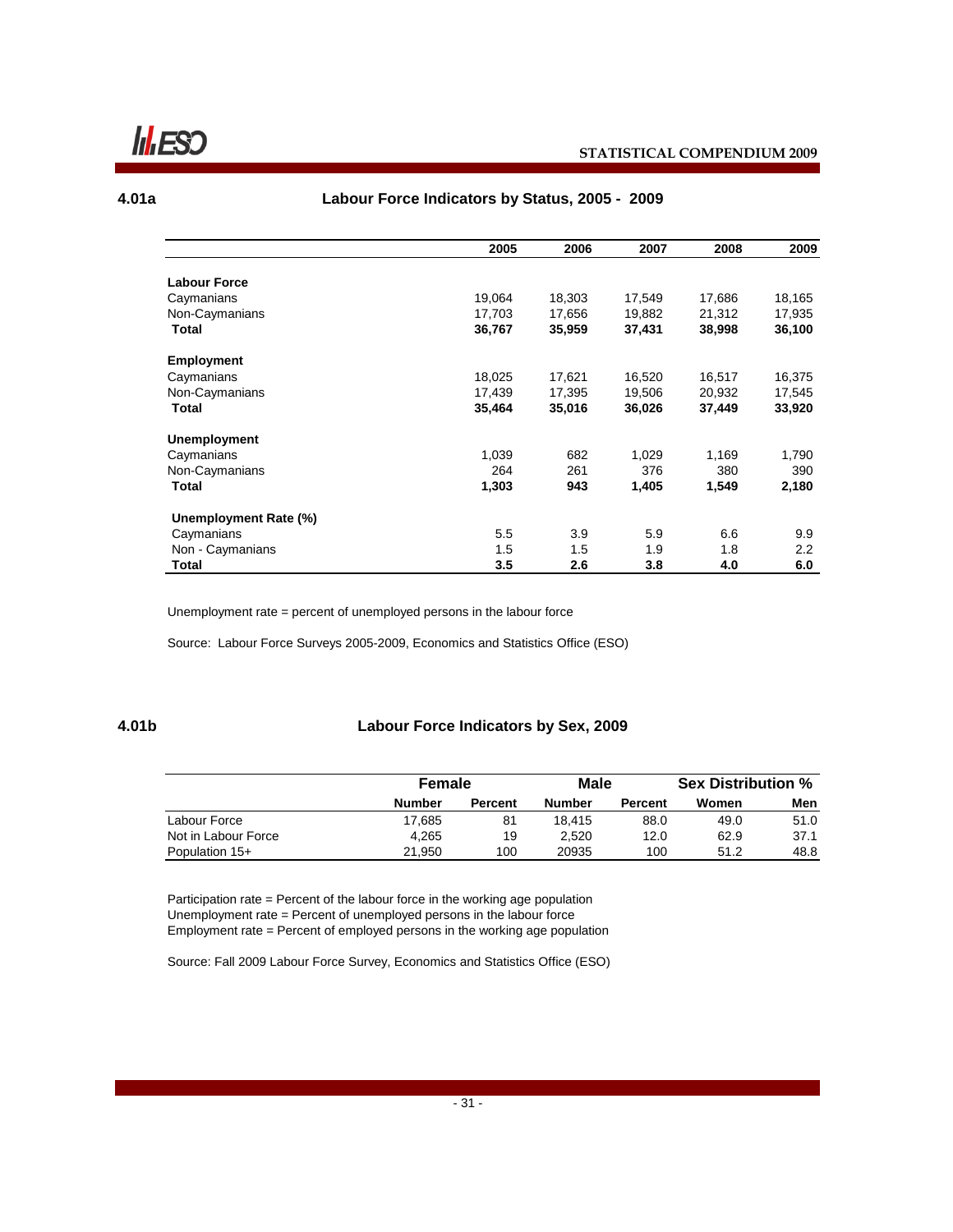$$ 

#### **4.02a**

#### **Employed by Occupation and Sex, 2009**

|                                                                        | <b>All</b> |         | Female        |      | Male           |         | <b>Sex Distribution%</b> |      |
|------------------------------------------------------------------------|------------|---------|---------------|------|----------------|---------|--------------------------|------|
| <b>OCCUPATION</b>                                                      | Number     | Percent | <b>Number</b> |      | Percent Number | Percent | Female                   | Male |
| <b>All Occupations</b>                                                 | 33,917     | 100     | 16,802        | 100  | 17,115         | 100     | 49.5                     | 50.5 |
| Legislators, Senior Officials & Managers                               | 3,524      | 10.4    | 1,677         | 10.0 | 1,846          | 10.8    | 47.6                     | 52.4 |
| Professionals, Technicians &<br>Associate Professionals                | 8,330      | 24.6    | 4,564         | 27.2 | 3765.66        | 22.0    | 54.8                     | 45.2 |
| <b>Office Clerks</b>                                                   | 2,086      | 6.2     | 1,544         | 9.2  | 542            | 3.2     | 74.0                     | 26.0 |
| <b>Customer Service Clerks</b>                                         | 2,396      | 7.1     | 1,798         | 10.7 | 598            | 3.5     | 75.0                     | 25.0 |
| <b>Personal Services Workers</b>                                       | 2.988      | 8.8     | 2,048         | 12.2 | 941            | 5.5     | 68.5                     | 31.5 |
| <b>Protective Services Workers</b>                                     | 1,263      | 3.7     | 203           | 1.2  | 1,060          | 6.2     | 16.0                     | 84.0 |
| Models, Salespersons and Demonstrators                                 | 1,326      | 3.9     | 933           | 5.6  | 393            | 2.3     | 70.3                     | 29.7 |
| Argicultural & Fishery Workers                                         | 692        | 2.0     | 81            | 0.5  | 612            | 3.6     | 11.6                     | 88.4 |
| <b>Craft &amp; Related Trades Workers</b>                              | 4.826      | 14.2    | 257           | 1.5  | 4,568          | 26.7    | 5.3                      | 94.7 |
| Plant & Machine Operators and Assemblers                               | 1,374      | 4.1     | 116           | 0.7  | 1,257          | 7.3     | 8.5                      | 91.5 |
| Sales and Services Elementary Occupations                              | 4,055      | 12.0    | 3,433         | 20.4 | 622            | 3.6     | 84.7                     | 15.3 |
| Labourers in Agriculture, Construction,<br>Manufacturing and Transport | 1,024      | 3.0     | 131           | 0.8  | 893            | 5.2     | 12.8                     | 87.2 |
| <b>Not Stated</b>                                                      | 33         | 0.1     | 17            | 0.1  | 17             | 0.1     | 50.0                     | 50.0 |

Classification of Industry is done using International Standard Industrial Classification of all Economic Activities (ISIC), Rev 3.1

Source: Fall 2009 Labour Force Survey (LFS), Economics and Statistics Office (ESO)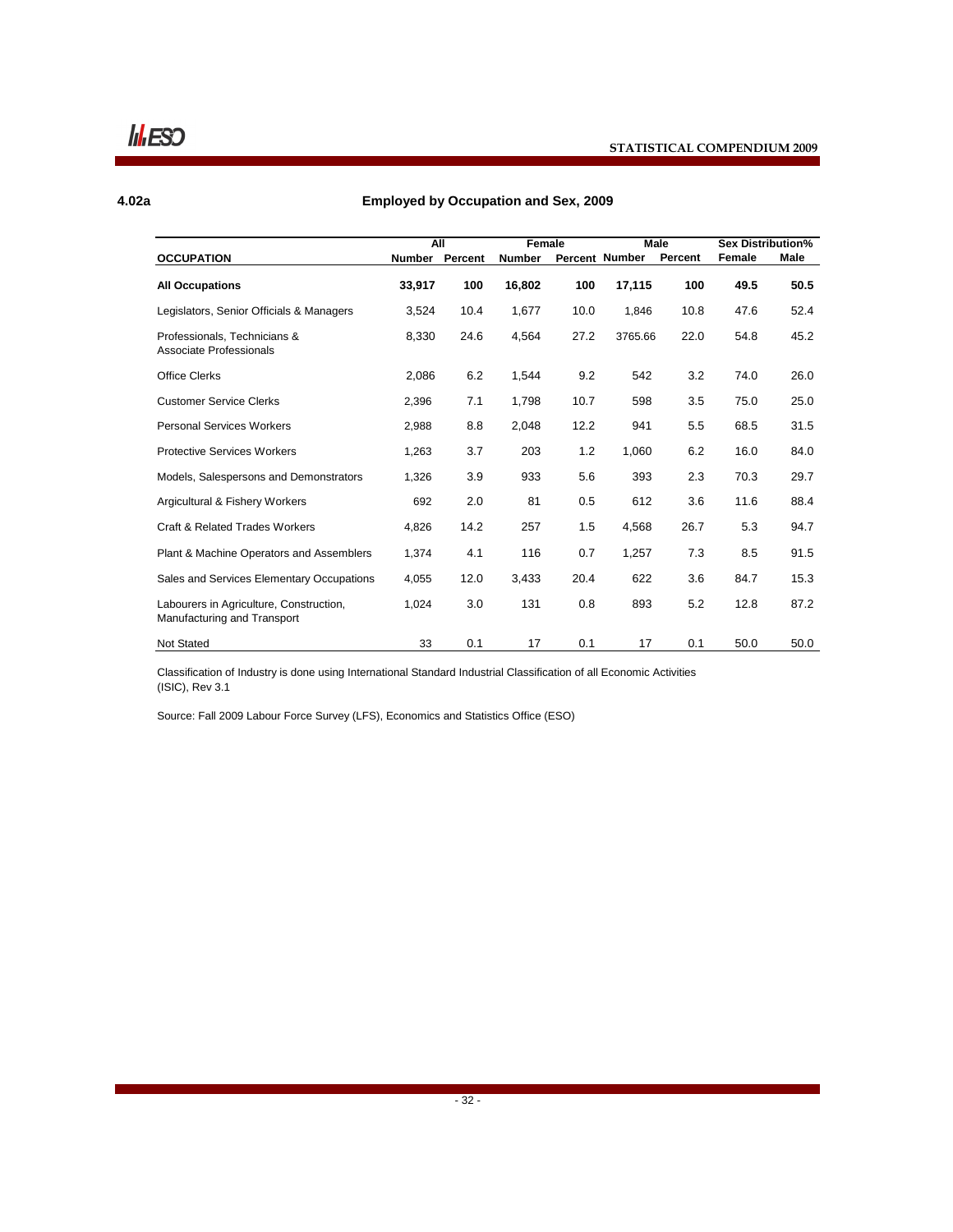$I_1$ **ESO** 

#### **STATISTICAL COMPENDIUM 2009**

#### **4.02b**

#### **Employed by Occupation and Sex, 2008**

|                                                                        | All    |                | Female        |      |                | Male    | <b>Sex Distribution%</b> |      |
|------------------------------------------------------------------------|--------|----------------|---------------|------|----------------|---------|--------------------------|------|
| <b>OCCUPATION</b>                                                      |        | Number Percent | <b>Number</b> |      | Percent Number | Percent | Female                   | Male |
| <b>All Occupations</b>                                                 | 37,450 | 100            | 18,094        | 100  | 19,355         | 100     | 48.3                     | 51.7 |
| Legislators, Senior Officials & Managers                               | 3,905  | 10.4           | 1,732         | 9.6  | 2,173          | 11.2    | 44.0                     | 55.6 |
| Professionals. Technicians &<br>Associate Professionals                | 9,935  | 26.5           | 5,477         | 30.3 | 4,458          | 23.0    | 55.1                     | 44.9 |
| <b>Office Clerks</b>                                                   | 1,865  | 5.0            | 1,408         | 7.8  | 457            | 2.4     | 75.0                     | 24.5 |
| <b>Customer Service Clerks</b>                                         | 2,634  | 7.0            | 2,299         | 12.7 | 335            | 1.7     | 87.3                     | 12.7 |
| <b>Personal Services Workers</b>                                       | 3,358  | 9.0            | 1,906         | 10.5 | 1,452          | 7.5     | 56.8                     | 43.2 |
| <b>Protective Services Workers</b>                                     | 1,206  | 3.2            | 310           | 1.7  | 896            | 4.6     | 25.7                     | 74.3 |
| Models, Salespersons and Demonstrators                                 | 1,551  | 4.1            | 1,134         | 6.3  | 417            | 2.2     | 73.1                     | 26.9 |
| Argicultural & Fishery Workers                                         | 867    | 2.3            | 56            | 0.3  | 811            | 4.2     | 6.4                      | 93.6 |
| <b>Craft &amp; Related Trades Workers</b>                              | 5,133  | 13.7           | 269           | 1.5  | 4,864          | 25.1    | 5.2                      | 94.8 |
| <b>Plant &amp; Machine Operators and Assemblers</b>                    | 1,511  | 4.0            | 179           | 1.0  | 1,332          | 7.0     | 12.0                     | 88.0 |
| Sales and Services Elementary Occupations                              | 3,829  | 10.2           | 3,123         | 17.3 | 706            | 3.6     | 81.6                     | 18.4 |
| Labourers in Agriculture, Construction,<br>Manufacturing and Transport | 1,286  | 3.4            | 39            | 0.2  | 1,246          | 6.4     | 3.1                      | 96.9 |
| <b>Not Stated</b>                                                      | 370    | 1.0            | 162           | 0.9  | 208            | 1.1     | 43.8                     | 56.2 |

Classification of Industry is done using International Standard Industrial Classification of all Economic Activities (ISIC), Rev 3.1

Source: Fall 2008 Labour Force Survey (LFS), Economics and Statistics Office (ESO)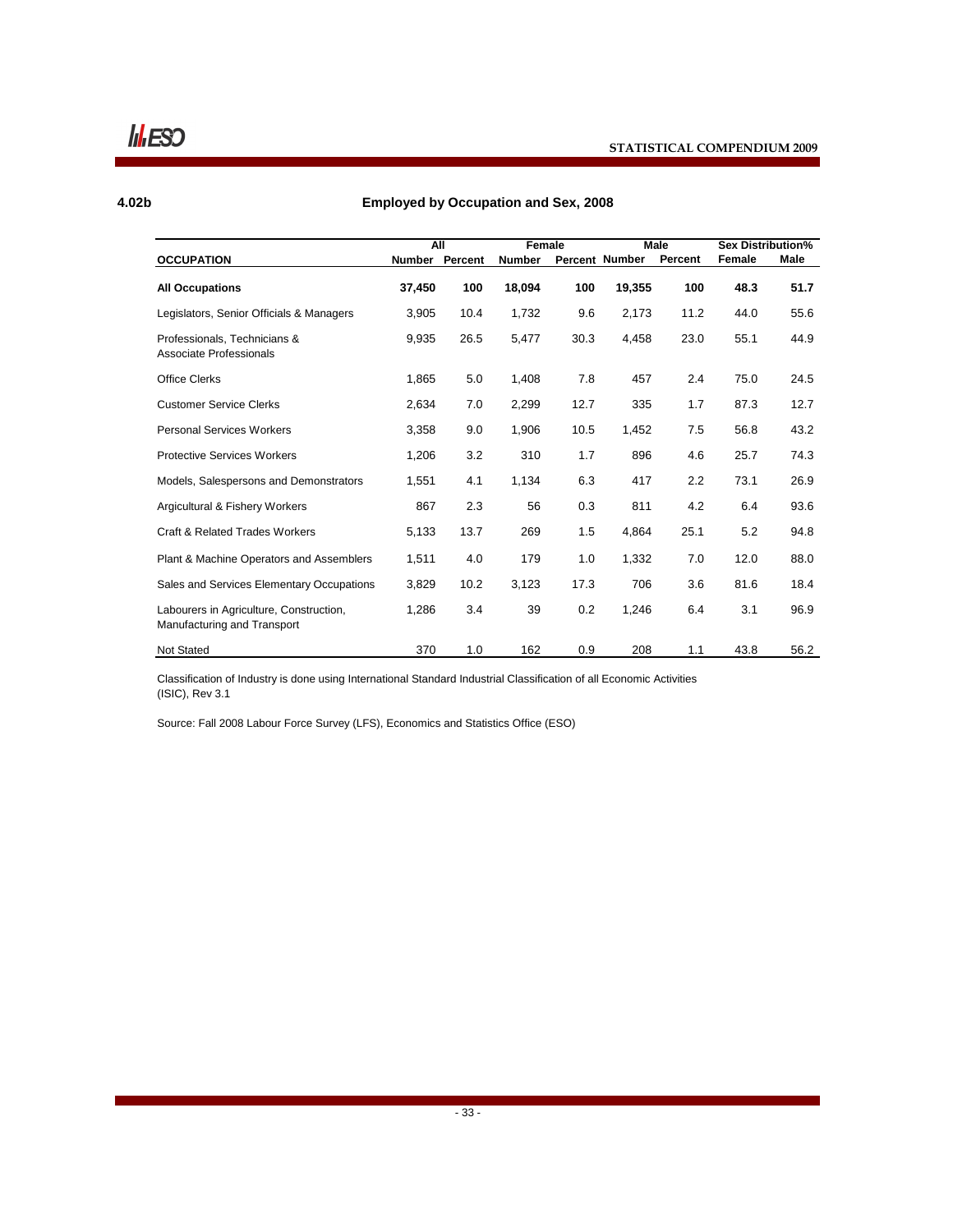

### **STATISTICAL COMPENDIUM 2009**

#### **4.03**

#### **Employment by Occupation, 2003- 2007**

| <b>OCCUPATION</b>                                         |                                              |                            | 2003 LFS Oct 2004 LFS Apr 2005 LFS Nov *2006 LFS Apr |                            | 2007 $LFS^R$<br>Oct        |
|-----------------------------------------------------------|----------------------------------------------|----------------------------|------------------------------------------------------|----------------------------|----------------------------|
| <b>All Occupations</b><br>Female<br><b>Male</b>           | 28,827<br>14,987<br>13,840                   | 28,947<br>14,492<br>14,455 | 35,464<br>16,836<br>18,628                           | 30,893<br>16,613<br>18,374 | 36,026<br>17,220<br>18,806 |
| Senior Officials and Managers                             | $\Box$                                       | 3,008                      | $\ddotsc$                                            | 1,653                      | 4,728                      |
| Female<br>Male                                            | $\ddot{\phantom{0}}$<br>$\ddot{\phantom{0}}$ | $\ddot{\phantom{0}}$       | $\ddotsc$<br>$\ddotsc$                               | 1,068<br>1,653             | 2,176<br>2,552             |
|                                                           |                                              |                            |                                                      |                            |                            |
| Professionals, Technicians<br>and Associate Professionals | $\ddotsc$                                    | 7,511                      | $\sim$ .                                             | 8,364                      | 9,077                      |
| Female                                                    | . .                                          | $\ddot{\phantom{0}}$       | $\ddotsc$                                            | 4,322                      | 4,674                      |
| Male                                                      | $\ddot{\phantom{0}}$                         | $\ddot{\phantom{0}}$       | $\ddotsc$                                            | 4,042                      | 4,403                      |
|                                                           |                                              |                            |                                                      |                            |                            |
| <b>Clerical &amp; Executive</b>                           | $\ddotsc$                                    | 3,616                      | $\ddotsc$                                            | 4,501                      | 4,772                      |
| Female                                                    | $\ddotsc$                                    | $\ddotsc$                  | $\ddotsc$                                            | 3,725                      | 3,721                      |
| Male                                                      | $\ddotsc$                                    | $\ddot{\phantom{1}}$ .     | $\ddotsc$                                            | 776                        | 1,051                      |
| Service, Shop & Sales                                     | $\ddotsc$                                    | 4,687                      | . .                                                  | 2,075                      | 4,573                      |
| Female                                                    | $\ddotsc$                                    | $\ddotsc$                  | $\ddotsc$                                            | 3,055                      | 2,540                      |
| Male                                                      | $\ddotsc$                                    | $\ddotsc$                  | $\ddot{\phantom{0}}$                                 | 2,075                      | 2,033                      |
| Skilled Agricultural & Fishery                            | $\ddot{\phantom{0}}$                         | 526                        | $\ddotsc$                                            | 1,782                      | 730                        |
| Female                                                    | . .                                          | $\ddotsc$                  | $\ddotsc$                                            | 706                        | 19                         |
| Male                                                      | $\ddotsc$                                    | $\sim$ $\sim$              | $\ddotsc$                                            | 1,076                      | 711                        |
| Craft & Skilled Manual                                    | $\ddotsc$                                    | 3,259                      | $\ddotsc$                                            | 5,294                      | 5,194                      |
| Female                                                    | $\ddot{\phantom{0}}$                         | $\ddotsc$                  | $\ddotsc$                                            | 142                        | 262                        |
| Male                                                      | $\ddot{\phantom{0}}$                         | $\ddotsc$                  | $\ddotsc$                                            | 5,152                      | 4,932                      |
| Plant & Machine Operators                                 | $\ddotsc$                                    | 1,163                      | $\ddotsc$                                            | 1,429                      | 1,610                      |
| Male                                                      | $\ddot{\phantom{0}}$                         | $\ddotsc$                  | $\ddotsc$                                            | 1,266                      | 1,440                      |
| Female                                                    | $\ddotsc$                                    | $\ddotsc$                  | $\ddotsc$                                            | 163                        | 170                        |
| Labourers & Unskilled                                     | $\ddotsc$                                    | 4,984                      | $\ddotsc$                                            | 5,766                      | 4,750                      |
| Female                                                    | $\ddotsc$                                    |                            | $\ddot{\phantom{0}}$                                 | 3,432                      | 3,332                      |
| Male                                                      | $\ddotsc$                                    | $\ddotsc$                  | $\ddotsc$                                            | 2,334                      | 1,418                      |
| <b>Not Stated</b>                                         |                                              | 193                        |                                                      | 29                         | 592                        |
| Female                                                    |                                              | $\ddotsc$                  |                                                      |                            | 325                        |
| Male                                                      |                                              | $\ddot{\phantom{a}}$       | $\ddot{\phantom{0}}$                                 | $\ddotsc$                  | 267                        |

#### **Notes:**

\* Gender breakdown does not include the not stated (29) as data was not available.

Source: Labour Force Surveys, 2003-2007, Economics and Statistics Office (ESO)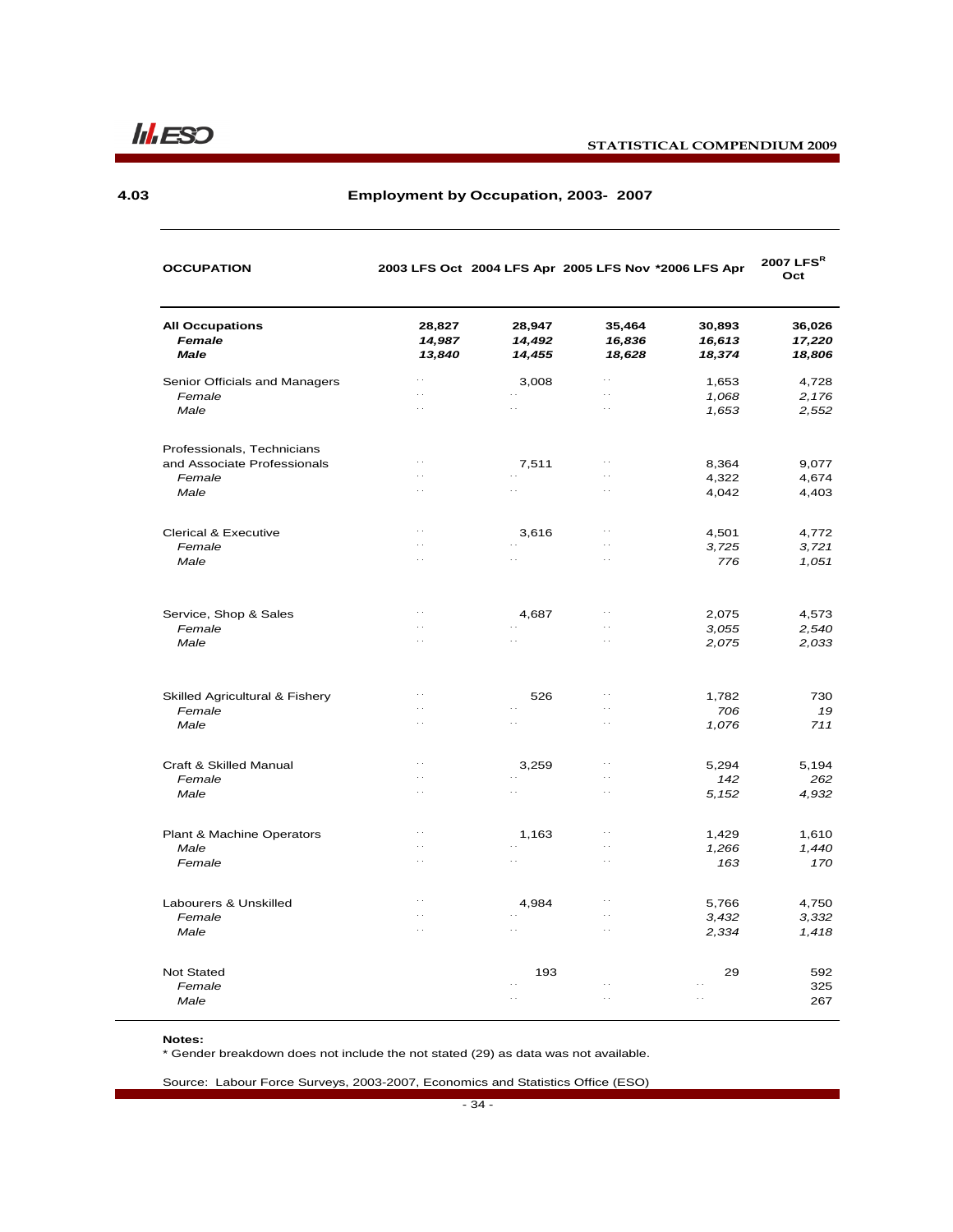$\mathsf{II}$ *IESO* 

#### **4.04a**

### **Employment by Industry and Sex, 2009**

|                                                             |        | All            |        | Female                |        | <b>Male</b>           | Sex distribution % |             |
|-------------------------------------------------------------|--------|----------------|--------|-----------------------|--------|-----------------------|--------------------|-------------|
| <b>INDUSTRY</b>                                             |        | Number Percent |        | <b>Number Percent</b> |        | <b>Number Percent</b> | Female             | <b>Male</b> |
| <b>All Industries</b>                                       | 33,917 | 100            | 16,802 | 100                   | 17,115 | 100                   | 49.5               | 50.5        |
| Agriculture and Fishing                                     | 630    | 1.9            | 133    | 0.8                   | 497    | 2.9                   | 21.2               | 78.8        |
| Manufacturing, Mining, Printing and<br>Publishing           | 745    | 2.2            | 150    | 0.9                   | 595    | 3.5                   | 20.1               | 79.9        |
| Electricity, Gas and Water Supply                           | 499    | 1.5            | 174    | 1.0                   | 325    | 1.9                   | 34.8               | 65.2        |
| Construction                                                | 5,018  | 14.8           | 423    | 2.5                   | 4,594  | 26.8                  | 8.4                | 91.6        |
| Wholesale and Retail                                        | 4,563  | 13.5           | 2,292  | 13.6                  | 2,271  | 13.3                  | 50.2               | 49.8        |
| <b>Restaurants and Bars</b>                                 | 1,648  | 4.9            | 1,000  | 6.0                   | 648    | 3.8                   | 60.7               | 39.3        |
| Hotels and Condominiums                                     | 1,659  | 4.9            | 869    | 5.2                   | 790    | 4.6                   | 52.4               | 47.6        |
| Transportation, Post and<br>Telecommunications              | 1,710  | 5.0            | 544    | 3.2                   | 1,166  | 6.8                   | 31.8               | 68.2        |
| <b>Financial Services</b>                                   | 3,185  | 9.4            | 2,222  | 13.2                  | 963    | 5.6                   | 69.8               | 30.2        |
| Real Estate, Renting and Business<br>Activities             | 4,308  | 12.7           | 2,111  | 12.6                  | 2,197  | 12.8                  | 49.0               | 51.0        |
| Public Administration, Education, Health<br>and Social Work | 5,050  | 14.9           | 3,077  | 18.3                  | 1,973  | 11.5                  | 60.9               | 39.1        |
| Other Community, Social and Personal                        | 1,774  | 5.2            | 878    | 5.2                   | 896    | 5.2                   | 49.5               | 50.5        |
| Service<br>Private Households with Employees                | 3,095  | 9.1            | 2,911  | 17.3                  | 184    | 1.1                   | 94.1               | 5.9         |
| <b>Not Stated</b>                                           | 33.48  | 0.1            | 16.74  | 0.1                   | 16.74  | 0.1                   | 50.0               | 50.0        |

Classification of Industry is done using International Standard Industrial Classification of all Economic Activities (ISIC), Rev 3.1

Source: Labour Force Survey (LFS) 2009, Economic and Statistics Office (ESO)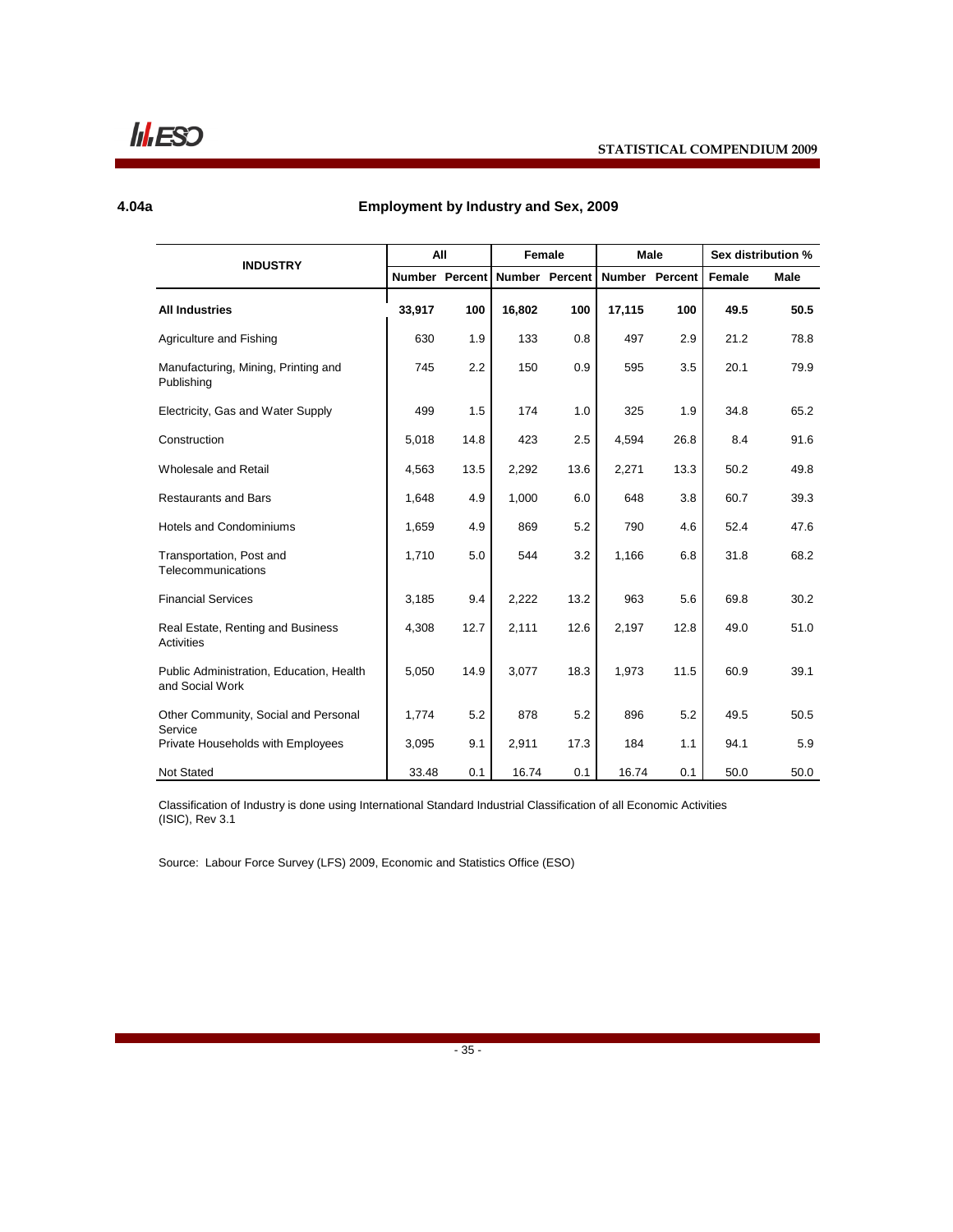$\mathsf{II}$ *IESO* 

#### **4.04b**

### **Employment by Industry and Sex, 2008**

|                                                             |        | All                   |                | Female |        | Male                  | Sex distribution % |      |
|-------------------------------------------------------------|--------|-----------------------|----------------|--------|--------|-----------------------|--------------------|------|
| <b>INDUSTRY</b>                                             |        | <b>Number Percent</b> | Number Percent |        |        | <b>Number Percent</b> | Female             | Male |
| <b>All Industries</b>                                       | 37,450 | 100                   | 18,095         | 100    | 19,355 | 100                   | 48.3               | 51.7 |
| Agriculture and Fishing                                     | 697    | 1.9                   | 107            | 0.6    | 590    | 3.0                   | 15.4               | 84.6 |
| Manufacturing, Mining, Printing and<br>Publishing           | 791    | 2.1                   | 147            | 0.8    | 644    | 3.3                   | 18.6               | 81.4 |
| Electricity, Gas and Water Supply                           | 553    | 1.5                   | 193            | 1.1    | 360    | 1.9                   | 34.9               | 65.1 |
| Construction                                                | 5,796  | 15.5                  | 456            | 2.5    | 5,340  | 27.6                  | 7.9                | 92.1 |
| Wholesale and Retail                                        | 4,732  | 12.6                  | 2,624          | 14.5   | 2,108  | 10.9                  | 55.5               | 44.5 |
| <b>Restaurants and Bars</b>                                 | 1.886  | 5.0                   | 1.042          | 5.8    | 844    | 4.4                   | 55.2               | 44.8 |
| <b>Hotels and Condominiums</b>                              | 2,414  | 6.4                   | 1,150          | 6.4    | 1,264  | 6.5                   | 47.6               | 52.4 |
| Transportation, Post and<br>Telecommunications              | 1,688  | 4.5                   | 753            | 4.2    | 935    | 4.8                   | 44.6               | 55.4 |
| <b>Financial Services</b>                                   | 3,773  | 10.1                  | 2,357          | 13.0   | 1,416  | 7.3                   | 62.5               | 37.5 |
| Real Estate, Renting and Business<br><b>Activities</b>      | 5,020  | 13.4                  | 2,500          | 13.8   | 2,520  | 13.0                  | 49.8               | 50.2 |
| Public Administration, Education, Health<br>and Social Work | 5,064  | 13.5                  | 3,243          | 17.9   | 1,821  | 9.4                   | 64.0               | 36.0 |
| Other Community, Social and Personal<br>Service             | 1,913  | 5.1                   | 951            | 5.3    | 962    | 5.0                   | 49.7               | 50.3 |
| Private Households with Employees                           | 2,753  | 7.4                   | 2,430          | 13.4   | 323    | 1.7                   | 88.3               | 11.7 |
| Not Stated                                                  | 370    | 1.0                   | 142            | 0.8    | 228    | 1.2                   | 38.4               | 61.6 |

Classification of Industry is done using International Standard Industrial Classification of all Economic Activities (ISIC), Rev 3.1

Source: Labour Force Survey (LFS) 2008, Economic and Statistics Office (ESO)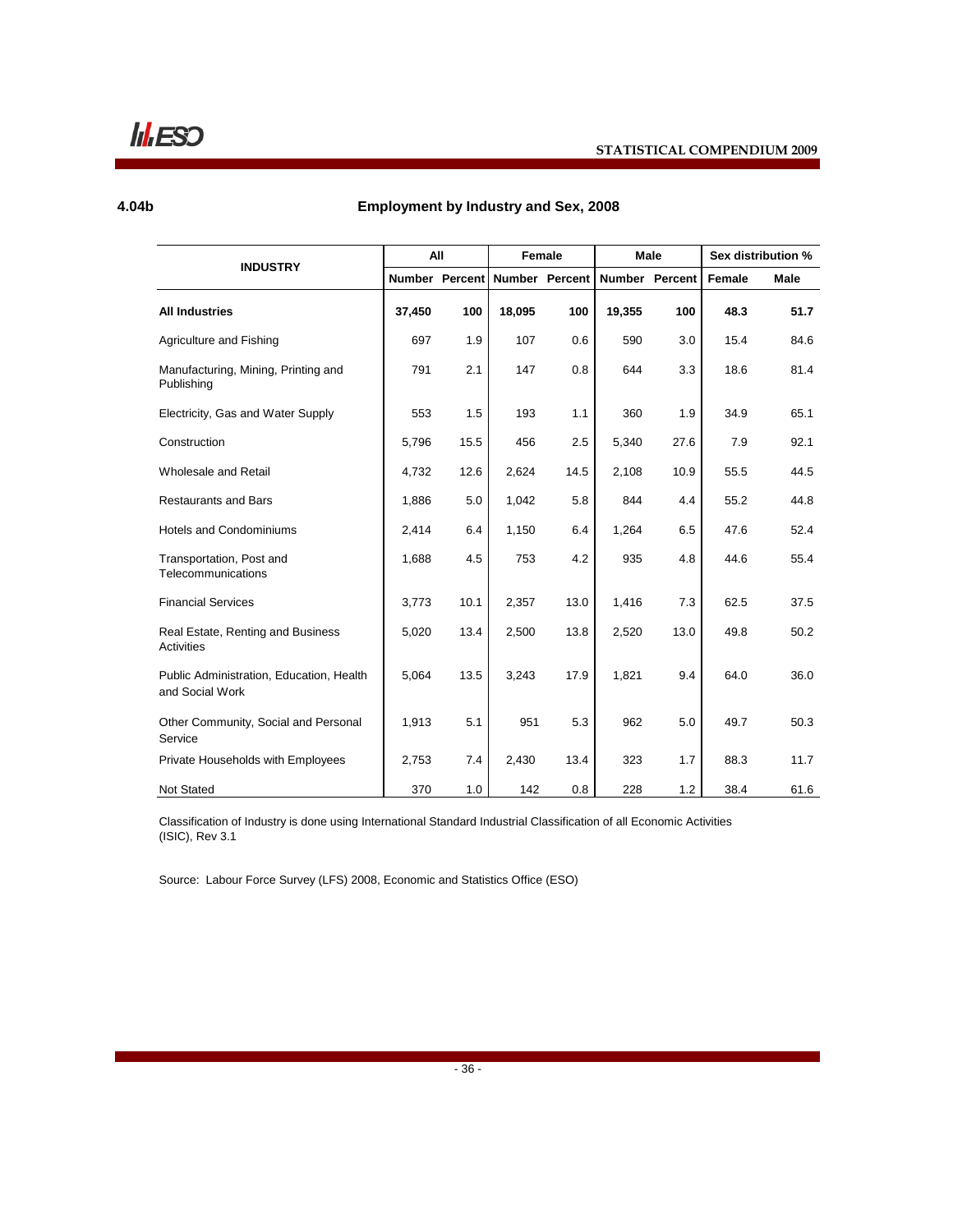**4.04c**

## **Employment by Industry and Sex, 2004 - 2007**

| <b>INDUSTRY</b>                      | <b>2004 LFS</b><br><b>April</b> | <b>2005 LFS</b><br><b>Nov</b> | <b>2006 LFS</b><br><b>April</b> | <b>2007 LFS</b><br>Oct |
|--------------------------------------|---------------------------------|-------------------------------|---------------------------------|------------------------|
| <b>All Industries</b><br><b>Male</b> | 28,947<br>14,455                | 35,464<br>18,628              | 35,016<br>18,408                | 36,026<br>18,806       |
| Female                               | 14,492                          | 16,836                        | 16,608                          | 17,220                 |
| Agric, Fish, Manuf, Constr, Util     | 5,456                           | $\ddotsc$                     | 8,258                           | 7,695                  |
| Male                                 | 4,894                           | $\ddot{\phantom{0}}$          | 7,505                           | 6,902                  |
| Female                               | 562                             | $\ddotsc$                     | 753                             | 793                    |
| Wholesale, Retail, Hotel & Rest      | 7,286                           | $\ddot{\phantom{0}}$          | 8,011                           | 7,310                  |
| Male                                 | 3,482                           |                               | 3,880                           | 3.463                  |
| Female                               | 3,804                           | $\ddot{\phantom{0}}$          | 4,131                           | 3,847                  |
| Transport, Post & Comm               | 1,446                           | $\ddotsc$                     | 1,477                           | 2,058                  |
| Male                                 | 890                             |                               | 863                             | 1,026                  |
| Female                               | 556                             | $\ddot{\phantom{0}}$          | 614                             | 1,032                  |
| Ins, Financial & Business            | 6,099                           | $\ddotsc$                     | 7,648                           | 7,734                  |
| Male                                 | 2.644                           | $\ddotsc$                     | 3.077                           | 3,367                  |
| Female                               | 3.455                           | $\ddotsc$                     | 4,571                           | 4,367                  |
| <b>Public Administration</b>         | 1,760                           | $\ddot{\phantom{a}}$          | 2,380                           | 2,578                  |
| Male                                 | 836                             | $\ddotsc$                     | 1,163                           | 1,567                  |
| Female                               | 924                             | $\ddotsc$                     | 1,217                           | 1,011                  |
| Educ, Health & Social Serv           | 2,428                           | $\ddot{\phantom{0}}$          | 2,421                           | 2,909                  |
| Male                                 | 523                             | $\cdot$ .                     | 571                             | 714                    |
| Female                               | 1,905                           | $\ddotsc$                     | 1,850                           | 2,196                  |
| Recr, Community & Personal           | 4,472                           | $\ddot{\phantom{0}}$          | 4,821                           | 4,923                  |
| Male                                 | 1,186                           | $\ddot{\phantom{0}}$          | 1,349                           | 1,355                  |
| Female                               | 3.286                           | $\ddotsc$                     | 3,472                           | 3,569                  |
| <b>Not Stated</b>                    | $\cdot$ $\cdot$                 | $\ddot{\phantom{a}}$          | $\ddot{\phantom{0}}$            | 819                    |
| Male                                 | $\ddot{\phantom{0}}$            | $\ddotsc$                     | . .                             | 385                    |
| Female                               | $\ddot{\phantom{a}}$            | $\ddot{\phantom{a}}$          | $\ddot{\phantom{0}}$            | 434                    |

Source: Labour Force Surveys 2004 - 2007 Economics and Statistics Office (ESO)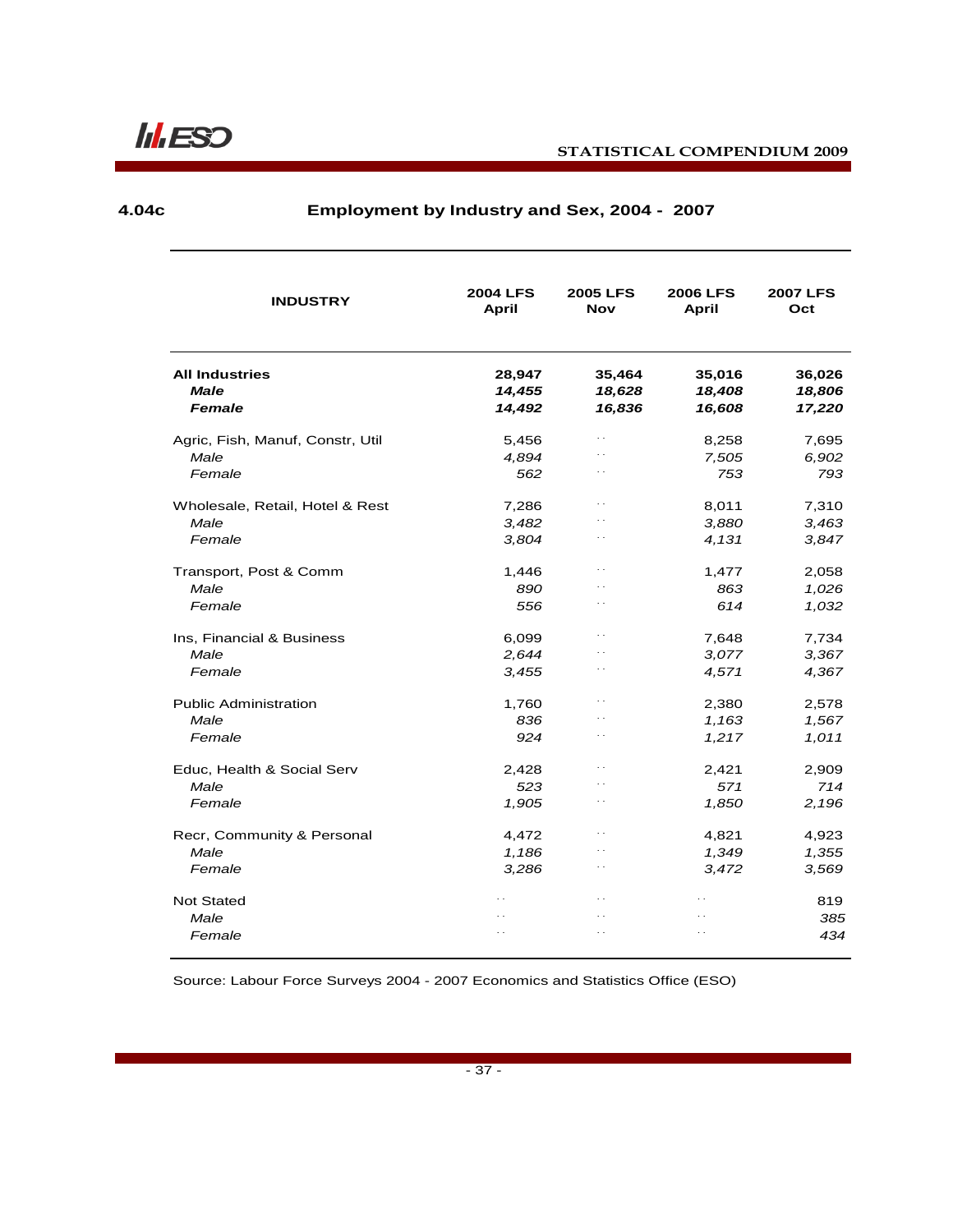**Inflesso** 

**4.05a**

**Economic Activity by Age Groups, 2005 - 2009** 

| Year | Ages      | <b>Population</b><br>$15+$ | Labour<br><b>Force</b> | <b>Total</b><br><b>Employed</b> | <b>Participation</b><br>Rate $(\%)^1$ | <b>Total</b><br><b>Unemployed</b> | Unemployment <sup>2</sup><br>Rate (%) |
|------|-----------|----------------------------|------------------------|---------------------------------|---------------------------------------|-----------------------------------|---------------------------------------|
|      |           |                            |                        |                                 |                                       |                                   |                                       |
| 2005 | All 15+   | 43,777                     | 36,767                 | 35,464                          | 81.0                                  | 1,303                             | 3.5                                   |
|      | $15 - 24$ | 5,502                      | 2,954                  | 2,665                           | 48.4                                  | 289                               | 9.8                                   |
|      | $25 - 34$ | 11,038                     | 10,446                 | 10,110                          | 91.6                                  | 336                               | 3.2                                   |
|      | $35 - 44$ | 12,103                     | 11,378                 | 11,092                          | 91.6                                  | 286                               | 2.5                                   |
|      | $45 +$    | 15,134                     | 11,989                 | 11,597                          | 76.6                                  | 392                               | 3.3                                   |
| 2006 | All 15+   | 43,243                     | 35,959                 | 35,016                          | 81.0                                  | 943                               | 2.6                                   |
|      | $15 - 24$ | 5,493                      | 3,095                  | 2,773                           | 50.5                                  | 319                               | 10.3                                  |
|      | $25 - 34$ | 10,622                     | 10,135                 | 10,013                          | 94.3                                  | 119                               | 1.2                                   |
|      | $35 - 44$ | 11,425                     | 10,908                 | 10,721                          | 93.8                                  | 198                               | 1.8                                   |
|      | $45 +$    | 15,703                     | 11,821                 | 11,509                          | 73.3                                  | 307                               | 2.6                                   |
| 2007 | All 15+   | 45,024                     | 37,431                 | 36,026                          | 83.1                                  | 1,405                             | 3.8                                   |
|      | $15 - 24$ | 5,431                      | 3,015                  | 2,682                           | 55.5                                  | 329                               | 10.9                                  |
|      | $25 - 34$ | 11,111                     | 10,630                 | 10,277                          | 95.7                                  | 356                               | 3.3                                   |
|      | $35 - 44$ | 12,272                     | 12,025                 | 11,685                          | 98.0                                  | 341                               | 2.8                                   |
|      | $45 +$    | 16,058                     | 11,745                 | 11,366                          | 73.1                                  | 379                               | 3.2                                   |
|      | <b>NS</b> | 152                        | 16                     | 16                              |                                       |                                   |                                       |
| 2008 | All 15+   | 46,375                     | 38,999                 | 37,450                          | 84.1                                  | 1,549                             | 4.0                                   |
|      | $15 - 24$ | 5,374                      | 3,106                  | 2,687                           | 57.8                                  | 418                               | 13.5                                  |
|      | $25 - 34$ | 12,630                     | 11,844                 | 11,484                          | 93.8                                  | 360                               | 3.0                                   |
|      | $35 - 44$ | 12,669                     | 12,049                 | 11,742                          | 95.1                                  | 307                               | 2.5                                   |
|      | $45 +$    | 15,702                     | 12,000                 | 11,536                          | 76.4                                  | 464                               | 3.9                                   |
| 2009 | All 15+   | 42,890                     | 36,098                 | 33,853                          | 84.2                                  | 2180                              | 5.9                                   |
|      | $15 - 24$ | 5,225                      | 2,910                  | 2,391                           | 55.7                                  | 469                               | 16.1                                  |
|      | $25 - 34$ | 10,465                     | 9,827                  | 9,163                           | 94.0                                  | 664                               | 6.8                                   |
|      | $35 - 44$ | 11,235                     | 10,716                 | 10,373                          | 95.3                                  | 343                               | 3.2                                   |
|      | $45 +$    | 15,965                     | 12,645                 | 11,926                          | 79.2                                  | 704                               | 5.6                                   |

**Notes:**

<sup>1</sup> Participation rate = Percent of the labour force in the working age population<br><sup>2</sup> Unemployment rate = Percent of unemployed persons in the labour force

Source: Labour Force Surveys 2005-2009, Economics and Statistics Office (ESO)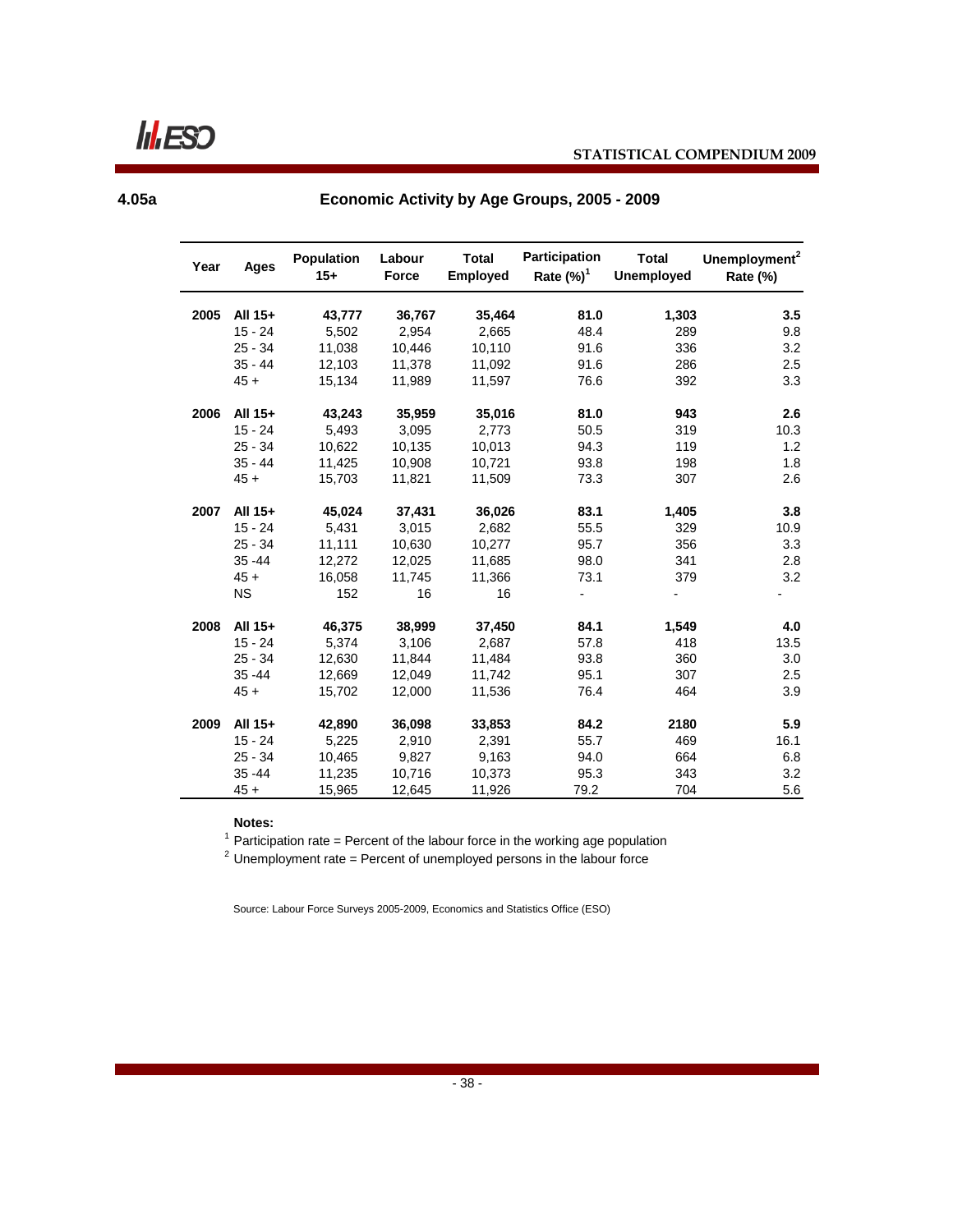

**4.05b**

| <b>Age Groups</b> | Population<br>$15+$ | <b>Labour Force</b> | <b>Total</b><br><b>Employed</b> | <b>Participation</b><br><b>Rate (%)</b> | <b>Total</b><br><b>Unemployed</b> | <b>Unemployment</b><br>Rate (%) |
|-------------------|---------------------|---------------------|---------------------------------|-----------------------------------------|-----------------------------------|---------------------------------|
| <b>Total</b>      |                     |                     |                                 |                                         |                                   |                                 |
| All 15+           | 42,890              | 36,098              | 33,917                          | 84.2                                    | 2,180                             | 6.0                             |
| $15 - 24$         | 5,225               | 2,910               | 2,441                           | 55.7                                    | 469                               | 16.1                            |
| $25 - 34$         | 10,465              | 9,827               | 9,163                           | 94.0                                    | 664                               | 6.8                             |
| $35 - 44$         | 11,235              | 10,716              | 10,373                          | 95.3                                    | 343                               | 3.2                             |
| $45 - 54$         | 8,630               | 8,040               | 7,581                           | 93.2                                    | 459                               | 5.7                             |
| $55 - 64$         | 4,515               | 3.697               | 3,502                           | 81.9                                    | 195                               | 5.3                             |
| $65 +$            | 2,820               | 908                 | 857                             | 32.2                                    | 50                                | 5.5                             |
| <b>Female</b>     |                     |                     |                                 |                                         |                                   |                                 |
| All 15+           | 21,950              | 17,685              | 16,801                          | 80.6                                    | 883                               | 5.0                             |
| $15 - 24$         | 2,680               | 1488                | 1,313                           | 55.5                                    | 175                               | 11.8                            |
| $25 - 34$         | 5,595               | 5162                | 4,871                           | 92.3                                    | 291                               | 5.6                             |
| $35 - 44$         | 5,530               | 5093                | 4,957                           | 92.0                                    | 135                               | 2.7                             |
| $45 - 54$         | 4,335               | 3870                | 3,622                           | 89.2                                    | 248                               | 6.4                             |
| $55 - 64$         | 2,275               | 1701                | 1,684                           | 74.8                                    | 17                                | 1.0                             |
| $65 +$            | 1,535               | 371                 | 354                             | 24.2                                    | 17                                | 4.6                             |
| Male              |                     |                     |                                 |                                         |                                   |                                 |
| All 15+           | 20,940              | 18,413              | 17,116                          | 88.0                                    | 1,297                             | 7.0                             |
| $15 - 24$         | 2545                | 1,422               | 1,128                           | 55.9                                    | 294                               | 20.7                            |
| $25 - 34$         | 4870                | 4,665               | 4,292                           | 95.8                                    | 373                               | 8.0                             |
| $35 - 44$         | 5705                | 5,623               | 5,416                           | 98.5                                    | 208                               | 3.7                             |
| $45 - 54$         | 4295                | 4,170               | 3,959                           | 97.2                                    | 211                               | 5.1                             |
| $55 - 64$         | 2240                | 1,996               | 1,818                           | 89.1                                    | 178                               | 8.9                             |
| $65 +$            | 1285                | 537                 | 503                             | 41.8                                    | 33                                | 6.1                             |

# **Economic Activity by Age Groups and Sex, 2009**

Source: Fall Labour Force Survey 2009, Economics and Statistics Office (ESO)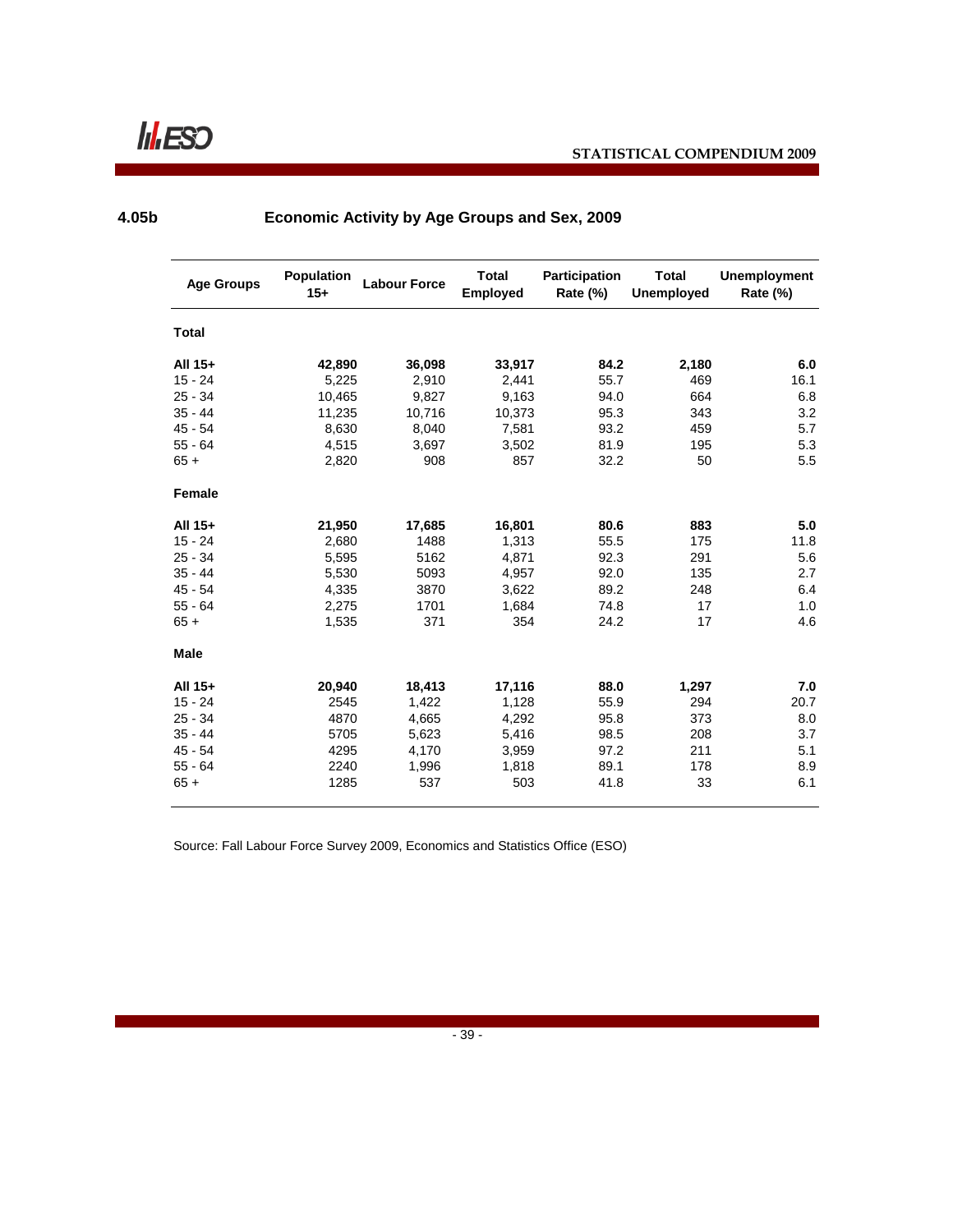**4.05c**

| <b>Age Groups</b> | <b>Population</b><br>$15+$ | <b>Labour Force</b> | <b>Total</b><br><b>Employed</b> | Participation<br>Rate (%) | <b>Total</b><br><b>Unemployed</b> | <b>Unemployment</b><br>Rate (%) |
|-------------------|----------------------------|---------------------|---------------------------------|---------------------------|-----------------------------------|---------------------------------|
| <b>Total</b>      |                            |                     |                                 |                           |                                   |                                 |
| All 15+           | 46,376                     | 38,999              | 37,450                          | 84.1                      | 1,549                             | 4.0                             |
| $15 - 19$         | 2,603                      | 791                 | 509                             | 30.4                      | 282                               | 35.7                            |
| $20 - 24$         | 2,771                      | 2,315               | 2,178                           | 83.5                      | 136                               | 5.9                             |
| $25 - 34$         | 12,630                     | 11,844              | 11,484                          | 93.8                      | 360                               | 3.0                             |
| $35 - 44$         | 12,669                     | 12,049              | 11,742                          | 95.1                      | 307                               | 2.5                             |
| $45 - 54$         | 8,585                      | 7,829               | 7,546                           | 91.2                      | 282                               | 3.6                             |
| $55 - 64$         | 4,243                      | 3,339               | 3,248                           | 78.7                      | 91                                | 2.7                             |
| $65 +$            | 2,874                      | 832                 | 742                             | 29.0                      | 91                                | 10.9                            |
| Female            |                            |                     |                                 |                           |                                   |                                 |
| All 15+           | 23,359                     | 18,871              | 18,094                          | 80.8                      | 777                               | 4.1                             |
| $15 - 19$         | 1,293                      | 416                 | 276                             | 32.2                      | 140                               | 33.7                            |
| $20 - 24$         | 1,390                      | 1,143               | 1,075                           | 82.2                      | 68                                | 5.9                             |
| $25 - 34$         | 6,479                      | 6,039               | 5,904                           | 93.2                      | 135                               | 2.2                             |
| $35 - 44$         | 6,075                      | 5,614               | 5,425                           | 92.4                      | 189                               | 3.4                             |
| $45 - 54$         | 4,534                      | 3,881               | 3,706                           | 85.6                      | 175                               | 4.5                             |
| $55 - 64$         | 1,991                      | 1,492               | 1,433                           | 74.9                      | 59                                | 4.0                             |
| $65 +$            | 1,599                      | 286                 | 274                             | 17.9                      | 11                                | 3.8                             |
| Male              |                            |                     |                                 |                           |                                   |                                 |
| All 15+           | 23,017                     | 20,128              | 19,355                          | 87.4                      | 773                               | 3.8                             |
| $15 - 19$         | 1,310                      | 375                 | 233                             | 28.6                      | 142                               | 37.9                            |
| $20 - 24$         | 1,382                      | 1,171               | 1,103                           | 84.7                      | 68                                | 5.8                             |
| $25 - 34$         | 6,152                      | 5,805               | 5,580                           | 94.4                      | 225                               | 3.9                             |
| $35 - 44$         | 6,594                      | 6,435               | 6,316                           | 97.6                      | 119                               | 1.8                             |
| $45 - 54$         | 4,051                      | 3,948               | 3,840                           | 97.4                      | 108                               | 2.7                             |
| $55 - 64$         | 2,252                      | 1,847               | 1,815                           | 82.0                      | 32                                | 1.7                             |
| $65 +$            | 1,275                      | 546                 | 467                             | 42.8                      | 79                                | 14.4                            |

## **Economic Activity by Age Groups and Sex, 2008**

Source: Fall Labour Force Survey 2008, Economics and Statistics Office (ESO)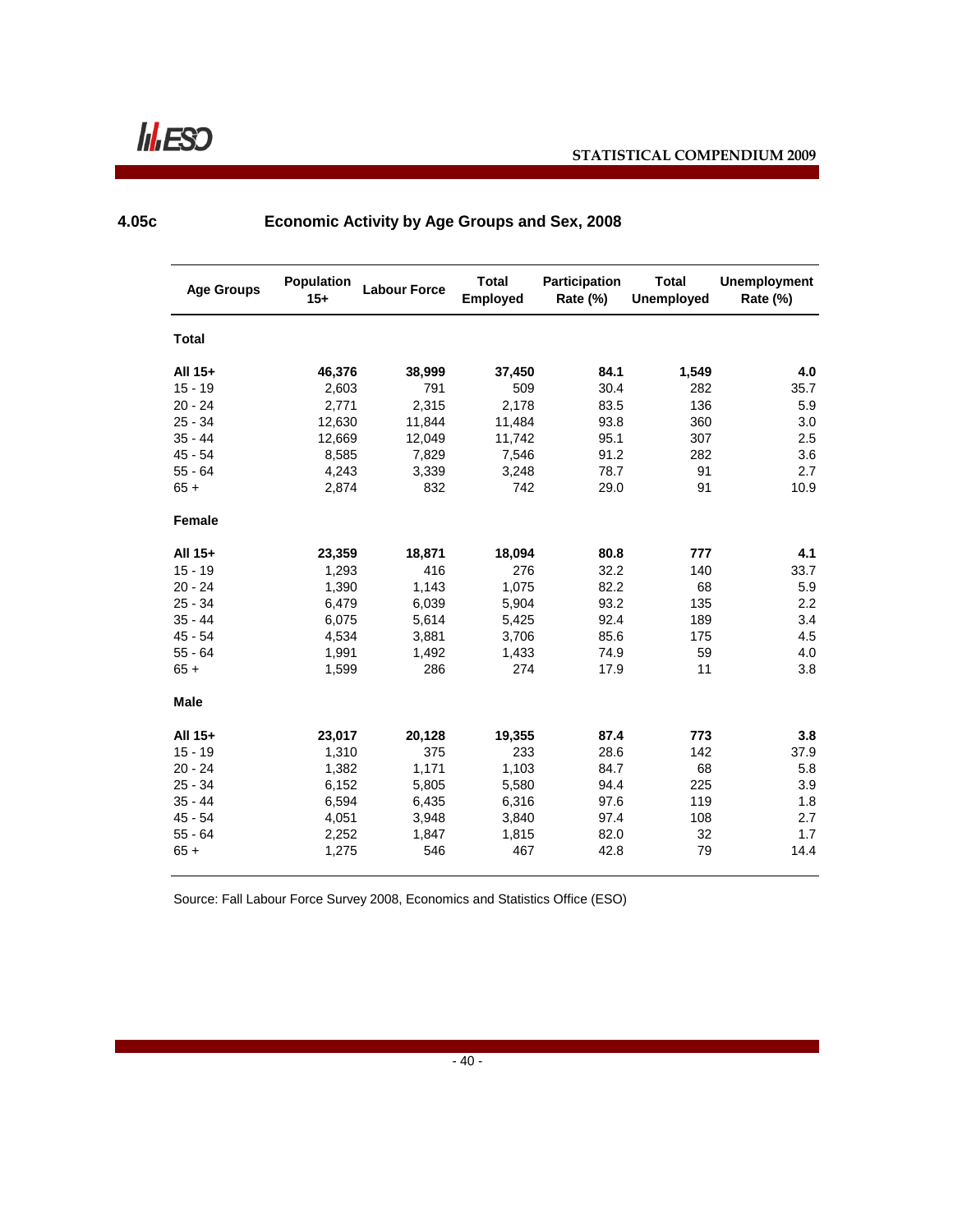

#### **4.06 Number of Work Permits by Occupational Groups, 2005 - 2009**

| <b>OCCUPATION</b>         | 2005   | 2006   | 2007   | 2008   | 2009   |
|---------------------------|--------|--------|--------|--------|--------|
| Administrative/Managerial | 819    | 838    | 823    | 757    | 655    |
| Professional              | 1,957  | 2,397  | 2,690  | 2,893  | 2,682  |
| Skilled                   | 10,576 | 11,143 | 11,637 | 11,455 | 9,979  |
| Semi-Skilled/Unskilled    | 8,411  | 8,016  | 9,727  | 9,949  | 8,944  |
| <b>Total</b>              | 21,763 | 22,394 | 24,877 | 25,054 | 22,260 |

\* Excludes expatriate workers in government

Source: Cayman Islands Immigration Department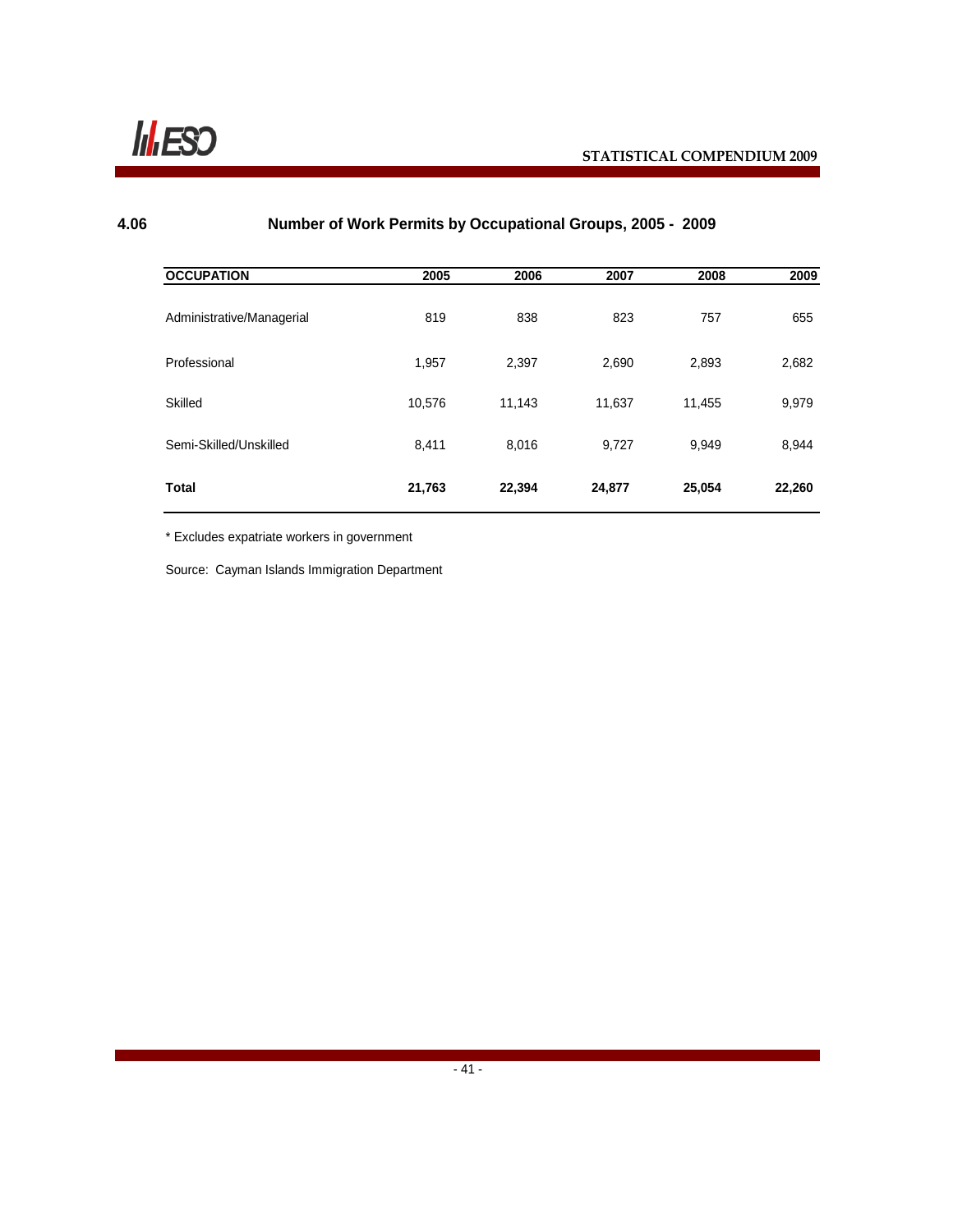## **4.07**

# **Numbers of Work Permits by Industry, 2005 - 2009**

| <b>INDUSTRY<sup>1</sup></b>                 | 2005   | 2006   | 2007   | 2008   | 2009   |
|---------------------------------------------|--------|--------|--------|--------|--------|
| Construction                                | 6,448  | 6,002  | 6,446  | 6,035  | 4,635  |
| Restaurants, Bars, Hotel & Condominiums     | 2,646  | 3,111  | 3,389  | 3,414  | 3,271  |
| Private Households with Employed Persons    | 3,799  | 3,590  | 4,241  | 4,382  | 4,195  |
| <b>Business Services</b>                    | 2,718  | 2,882  | 3,140  | 3,214  | 3,002  |
| Education, Health & Social Work             | 503    | 563    | 546    | 672    | 660    |
| <b>Financial Services</b>                   | 1,743  | 1,935  | 2,172  | 2,259  | 1,896  |
| Other Community, Social & Personal Services | 1,286  | 1,305  | 1,530  | 1,594  | 1,589  |
| Wholesale & Retail                          | 2,261  | 2,568  | 2,789  | 2,967  | 2,657  |
| All Other Industries                        | 359    | 438    | 624    | 517    | 355    |
| Unclassified                                |        |        |        |        | 647    |
| <b>Total for Private Industries</b>         | 21,763 | 22,394 | 24,877 | 25,054 | 22,907 |
| <b>CI Government Contracts</b>              |        | 1,332  | 1,473  | 1,462  | 1,271  |

#### **Notes:**

<sup>1</sup> Industry is classified by ESO using the International Standard Industrial Classification of All Economic Activities (ISIC) Rev 3.1.

Source: Cayman Islands Immigration Department and Economic and Statistics Office (ESO)